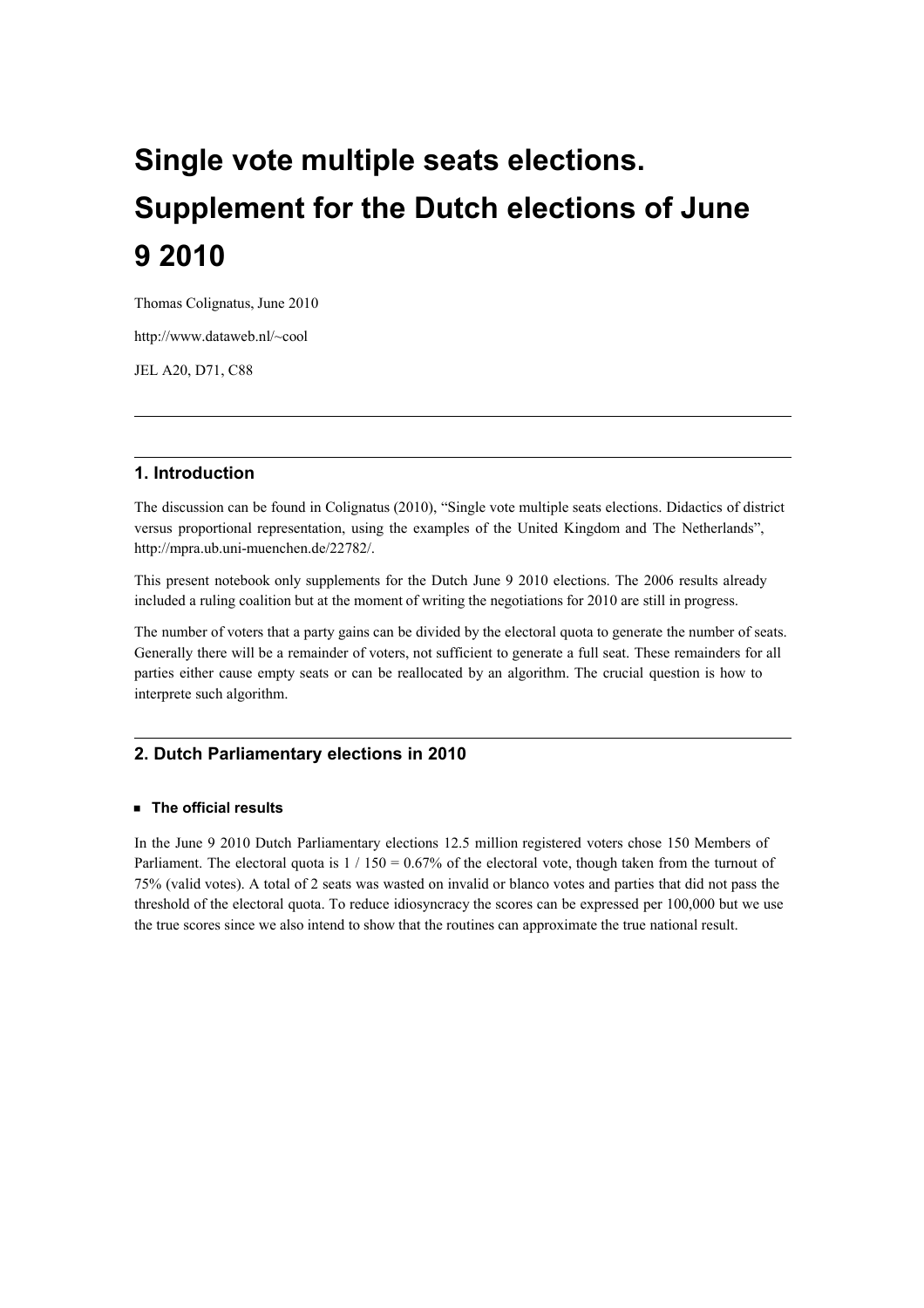#### $MultipleSeatsCase [Set, 312 010];$  $lis = MultipleSeatsCase[]$ ;  $TableForm[lis, TableAlignments \rightarrow Right]$

| Dutch Parliament 2010                  |          | Voters Per 100000 | Percentage Seats |                | Label         |
|----------------------------------------|----------|-------------------|------------------|----------------|---------------|
| Christen Democratisch Appèl (CDA)      | 1281886  | 10235             | 13.61            | 21             | A             |
| Partij van de Arbeid (PvdA)            | 1848805  | 14762             | 19.63            | 30             | B             |
| SP (Socialistische Partij)             | 924 696  | 7383              | 9.82             | 15             | $\mathcal{C}$ |
| <b>VVD</b>                             | 1929575  | 15407             | 20.49            | 31             | D             |
| PVV (Partij voor de Vrijheid)          | 1454493  | 11614             | 15.45            | 24             | E             |
| Groenlinks                             | 628 096  | 5015              | 6.67             | 10             | F             |
| ChristenUnie (CU)                      | 305 094  | 2436              | 3.24             | 5              | G             |
| Democraten 66 (D66)                    | 654167   | 5223              | 6.95             | 10             | H             |
| Partij voor de Dieren                  | 122317   | 977               | 1.3              | $\overline{2}$ | I             |
| Staatkundig Gereformeerde Partij (SGP) | 163 581  | 1306              | 1.74             | $\overline{2}$ | $_{\rm J}$    |
| Nieuw Nederland                        | 2010     | 16                | 0.02             | $\mathbf{0}$   | K             |
| Trots op Nederland. Lijst Rita Verdonk | 52937    | 423               | 0.56             | $\mathbf{0}$   | L             |
| Partij voor Mens en Spirit (MenS)      | 26 196   | 209               | 0.28             | $\mathbf{0}$   | M             |
| Heel NL                                | 1255     | 10                | 0.01             | $\mathbf{0}$   | N             |
| Partij een                             | 2042     | 16                | 0.02             | $\mathbf{0}$   | $\Omega$      |
| Lijst 17                               | 7456     | 60                | 0.08             | $\mathbf{0}$   | P             |
| Piratenpartij                          | 10471    | 84                | 0.11             | $\theta$       | Q             |
| Lijst 19                               | 924      | 7                 | 0.01             | $\mathbf{0}$   | $\mathbb{R}$  |
| Valid votes                            | 9416001  | 75183             | 100              | 150            | $\alpha$      |
| PM. Below electoral quota              | 103 291  | 825               | 1.1              | 1.6            | $\beta$       |
| PM. Wasted (invalid or below quota)    | 130 267  | 1040              | 1.38             | 2.1            | Void          |
| Invalid votes (incl. blanco)           | 26976    | 215               |                  | $\mathbf{0}$   | $\gamma$      |
| Blanco                                 | 8829     | 70                |                  | $\mathbf{0}$   | $\delta$      |
| Turnout                                | 9442977  | 75398             |                  |                | $\tau$        |
| Electorate                             | 12524152 | 100 000           |                  |                | λ             |

### **EXTERCH The simulation of Dutch Parliament**

The routine DutchParliament[ ] generates the same result as the official assignment. It is not guaranteed that this will also be the case - or rather it is guaranteed that it will not always be so. The routine only includes the basic features and neglects some particulars. The routine helps to understand the issues and general mechanism and allows us to indicate consequences of alternatives.

Seats $[]$  = official = Transpose[Rest[Drop[lis, -7]]][[5]]  ${21, 30, 15, 31, 24, 10, 5, 10, 2, 2, 0, 0, 0, 0, 0, 0, 0, 0}$  $dp = DutchParliament[]$ 821, 30, 15, 31, 24, 10, 5, 10, 2, 2, 0, 0, 0, 0, 0, 0, 0, 0<

The difference with the official results is:

dif = official − dp

80, 0, 0, 0, 0, 0, 0, 0, 0, 0, 0, 0, 0, 0, 0, 0, 0, 0<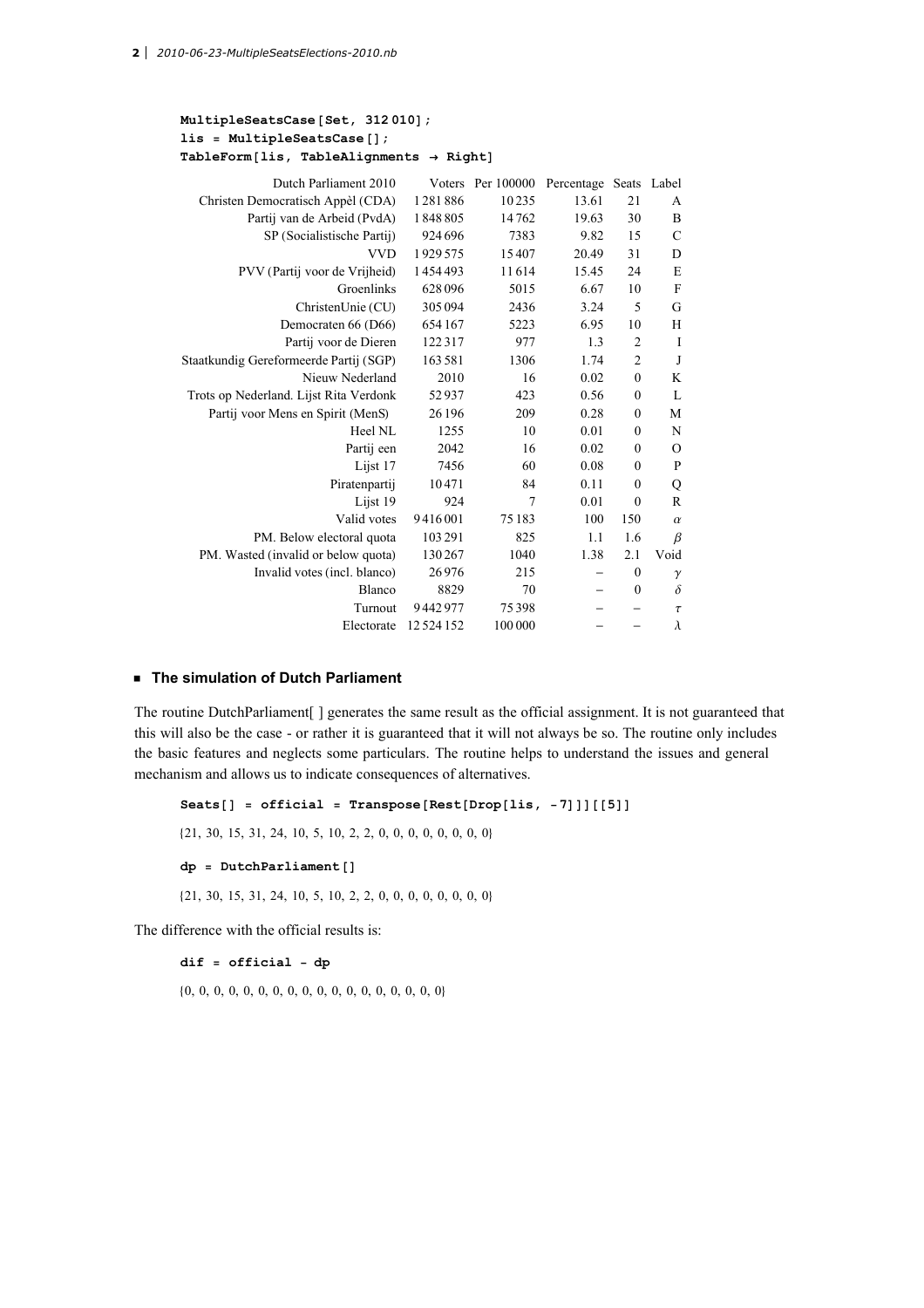#### ? DutchParliament

DutchParliament[v, n] first sets Voters = v and NumberOfSeats = n, and then calls DutchParliament[] DutchParliament[n] first sets NumberOfSeats = n, and then calls DutchParliament[] DutchParliament[] uses the defaults already set

The routine first allots for ProperMajority and who gets at least one quota, then takes the Floor on the NaiveAssignment (for the remainder) and then applies HighestAverage (greatest average) on the remaining voters and seats. Option RemainingSeats might also be set to GreatestRemainder (for Dutch Councils with less than 19 seats) or SainteLagueWebster (for intellectual curiosity). Such application is to remaining seats and not from zero onwards

#### ü Global variables

For the simulations below it helps to explain some technical points. The routines use some global variables that make interactive use easier. The default values have been taken from these Dutch elections. The term "vote" can be ambiguous since citizens can vote for parties and parties can vote in Parliament; it is useful to say "(number of) voters" and "(number of) seats". We use NVoters[ ] as a function (sum of Voters) and NumberOfSeats as a parameter.

? NumberOfSeats

Number of seats to be allocated. Must be set for routines to work. Default value 150 (Dutch Parliament)

? Seats

Seats[] can be set to the list of seats, with length NumberOfParties, and sum NumberOfSeats

? Voters

List of voters allocated across the parties. Must be set for routines to work. Default value given by the Dutch Parliamentary elections in 2006, www.kiesraad.nl

From these two data we can find the number of voters required to gain a seat.

#### ? ElectoralQuota

 $ElectronalQuota[] := NVoters[] / NumberOfSeats, i.e.$  the number of voters required to gain a seat ElectoralQuota[Less] gives a list of 1 or 0 whether the party in Voters has less than the quota ElectoralQuota[GreaterEqual] gives a list of 1 or 0 whether the party in Voters has at least the quota ElectoralQuota[Less, Message] gives a message how many parties are below the quota ElectoralQuota[Less, Test (, Message)] returns True when there are such parties otherwise False ElectoralQuota[Assignment, a] gives a message (and False) when a is to a party below the quota

```
ElectoralQuota[] // N
62 773.3
```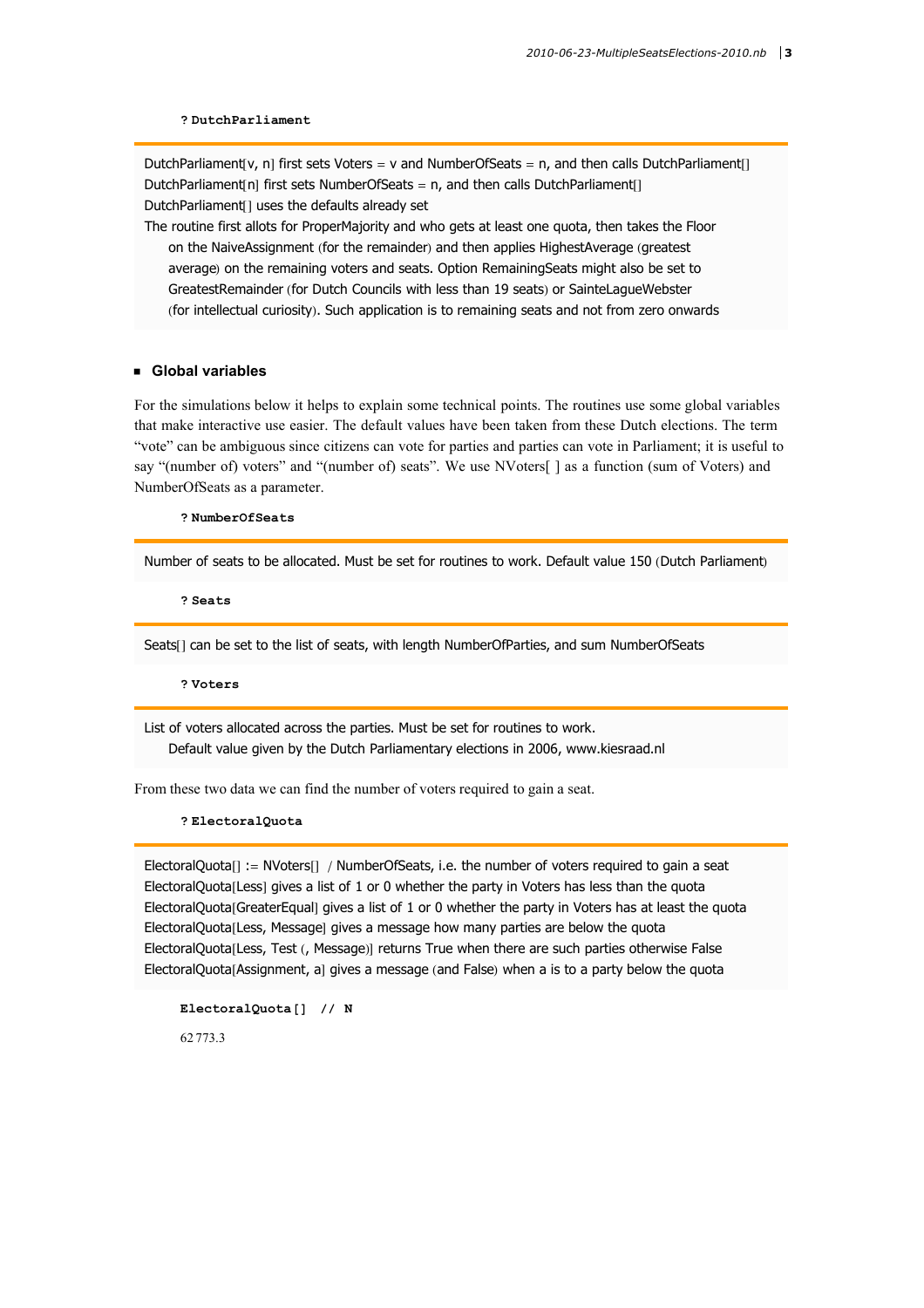#### **E** The wasted vote

#### ? WastedVote

WastedVote is an option to routines like QualifiedThreshold WastedVote<sub>[]</sub> can be set by the user to a value standing for the blank voters or (otherwise) invalid votes (and perhaps the non-voters). Typically WastedVote[N] for the number of voters and WastedVote[Seats] for the potential impact WastedVote[0] is used in VoidSeats[Equations]

The notion of "wasted vote" derives from the context of proportionality. In a simple district method, a lot of views will not be represented but this is considered part of the system.

It is a design question to work with the long lists of original data or to clean them up and use the three sources of waste in a separate account. In some respects this can be immaterial since there can be cases with long lists anyway. We will use the two formats. The main point is to be aware of the denominator that determines the electoral quota.

The first source of waste are the blanco and invalid votes. More conventionally they are not included but it is fair to include them, so that they would affect the quota. In the Dutch data the number is small but it makes a difference of going from 1 to 2 wasted seats.

#### WastedVote $[N] = 26976;$

A second source of waste is from parties below the threshold from the electoral quota. They will not get seats but in principle they should be in the calculation since they contribute to the electoral quota.

A third source is the remainder =  $v - q$  fina, with  $v = V$  oters, q = the electoral quota, and fina = Floor[v /q] the floor of the naively assigned seats (i.e.  $v/q$  rounded down to an integer value). In Holland 2010 these are 6 seats and in current practice those voters are assigned to other parties than they voted for. Remaining seats in Holland are assigned using the method of highest average (that favours bigger parties) instead of the method of greatest remainder or the principle of Sainte-Laguë & Webster. As a result we get the surplus =  $v - q s$ , with  $s$  the officially assigned seats, and that surplus is negative for parties that gain and positive for parties that contribute. Is this mere mathematical approximation or are there political principles involved ?

```
surplus = Voters - Floor[Seats[] ElectoralQuota[]]
```

```
\{-36\,354, -34\,395, -16\,904, -16\,398, -52\,067, 363, -8772,26 434, -3229, 38 035, 2010, 52 937, 26 196, 1255, 2042, 7456, 10 471, 924<
```
The three sources of waste can be treated as one wishes. The three main methods are as follows (with the numbers of seats involved). The treatment by Dutch Parliament has been mentioned. The pure threshold assigns all non-quota votes to empty seats, thus 8 in total. The qualified majority threshold method uses this void to determine the qualified majority decision making threshold  $f > 1/2$  and then distributes those 8 seats using Sainte-Laguë & Webster. We thus should distinguish the mirroring of a majority and the mirroring of the proportions in the vote (and it is not quite true that the latter takes care of the first).

| Method            | Invalid | v < q         | Remainder                     |
|-------------------|---------|---------------|-------------------------------|
| Seats             | 0.4     | 1.6           |                               |
| DutchParliament   | No      | Remove        | Highest averages              |
| PureThreshold     | Yes     | To void       | To void                       |
| ualifiedThreshold | Yes     | For qual.maj. | $(1)$ For qual.maj. $(2)$ SL. |

With these the essentials, let us look into the building blocks of proportionality.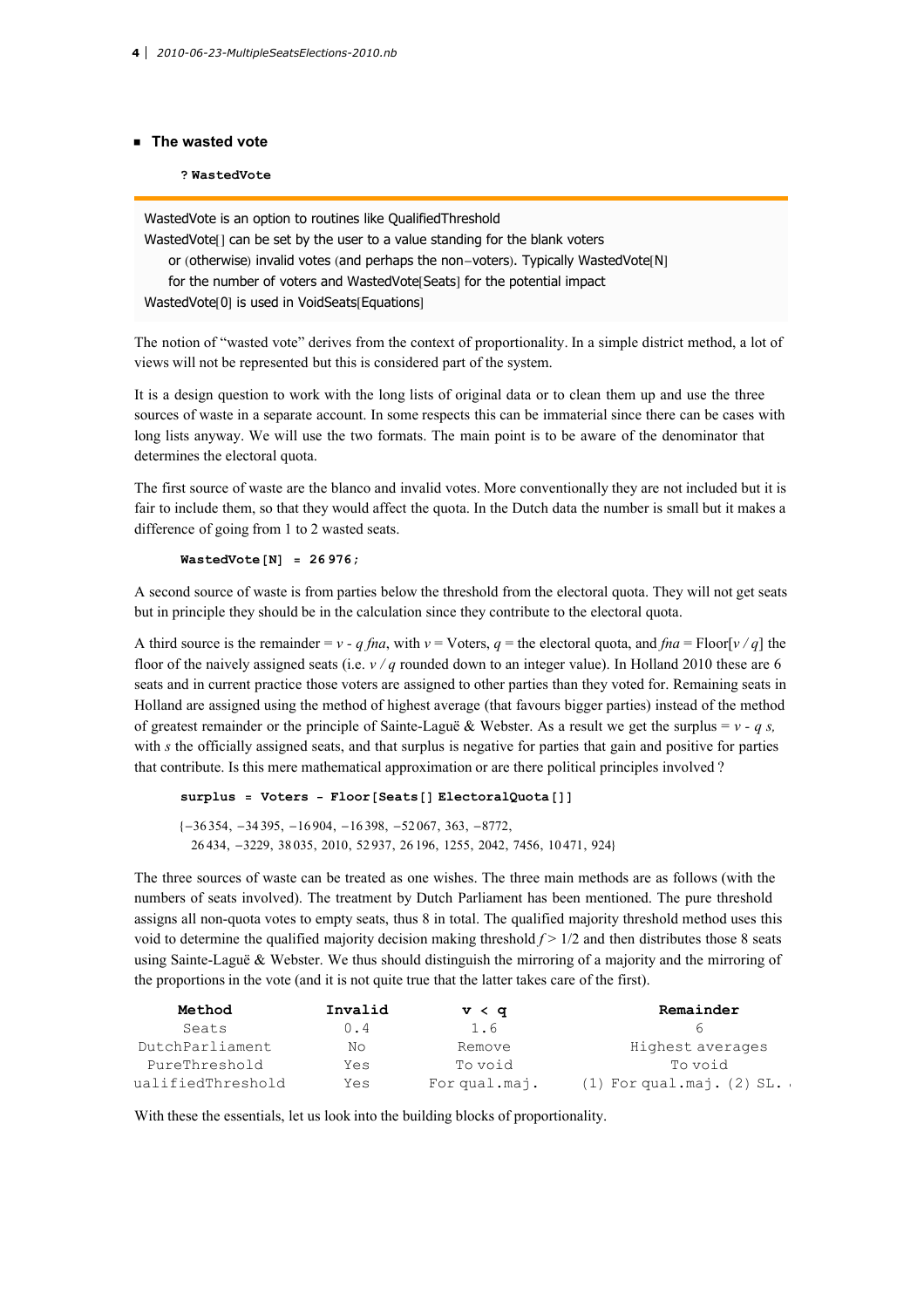## 3. The wasted vote

#### ■ The Pure Threshold method and the data

Above we mentioned the pure threshold and the qualified majority threshold method. Before discussing them in detail it is useful to consider the data again. Let us first include the invalid votes and secondly clean up for the wasted parties below the threshold. The naive assignment means 2 seats for that total. Thirdly we can collect all remainders and find another 6 seats. Thus in total there are 8 empty seats. Simply leaving those empty can be called the pure threshold method.

```
MultipleSeatsCase [Set, 312 010];
pth = PureThreshold [WastedVote \rightarrow WastedVote [N]];
```
Table: Comparison of official Dutch Parliament with the pure threshold assignment.

|       | Voters  | $S$ eats[1] | Remainder[1] | SeatFraction[1] Diff. |          |     | Seats[2] Remainder[2] | SeatFraction[2] |
|-------|---------|-------------|--------------|-----------------------|----------|-----|-----------------------|-----------------|
| A     | 1281886 | 21          | $-40130$     | $-0.637$              | $-1$     | 20  | 22823                 | 0.363           |
| B     | 1848805 | 30          | $-39790$     | $-0.632$              | $-1$     | 29  | 23 163                | 0.368           |
| C     | 924696  | 15          | $-19601$     | $-0.311$              | $-1$     | 14  | 43352                 | 0.689           |
| D     | 1929575 | 31          | $-21973$     | $-0.349$              | $-1$     | 30  | 40980                 | 0.651           |
| E     | 1454493 | 24          | $-56383$     | $-0.896$              | $-1$     | 23  | 6570                  | 0.104           |
| F     | 628096  | 10          | $-1435$      | $-0.023$              | $-1$     | 9   | 61518                 | 0.977           |
| G     | 305 094 | 5           | $-9671$      | $-0.154$              | $-1$     | 4   | 53282                 | 0.846           |
| Н     | 654167  | 10          | 24 6 36      | 0.391                 | $\theta$ | 10  | 24636                 | 0.391           |
|       | 122317  | 2           | $-3589$      | $-0.057$              | $-1$     |     | 59364                 | 0.943           |
|       | 163 581 | 2           | 37675        | 0.598                 | $\theta$ | 2   | 37675                 | 0.598           |
| Void  | 130267  | $\theta$    | 130267       | 2.069                 | 8        | 8   | $-3733358$            | $-5.931$        |
| Total | 9442977 | 150         | 6            | $-0.001$              | $\Omega$ | 150 |                       | $-0.001$        |

```
RemainderTable [Seats [], pth]
```
A drawback of empty seats is that people in a meeting may forget about them and simply fall back to the majority in the room. You don't tend to miss people who are never there. A tradition to always check on a qualified majority threshold would then be better. PM. The option of empty seats is implied by Mueller (1989:219) but there not elaborated on.

#### **EXPRINCIPLES OF the Qualified (Majority) Threshold method**

Proportional representation is a container concept for various approaches. Our study of the Dutch system showed some troubling properties. For political parties we would also require:

(1) A check on the majority principle.

(2) Inclusion of the blanco / invalid vote. Hence void seats or a qualified majority (that affects (1)).

(3) No assignment of voters to parties they did not vote for. Hence the remainder must give void seats or a qualified majority (that affects (1)).

(4) The method of Sainte-Laguë & Webster then is highly relevant for the adjusted data. The starting point is not zero but uses the assignment from (1) to (3). The empty seats can be used to better approximate the proportions in the non-empty seats.